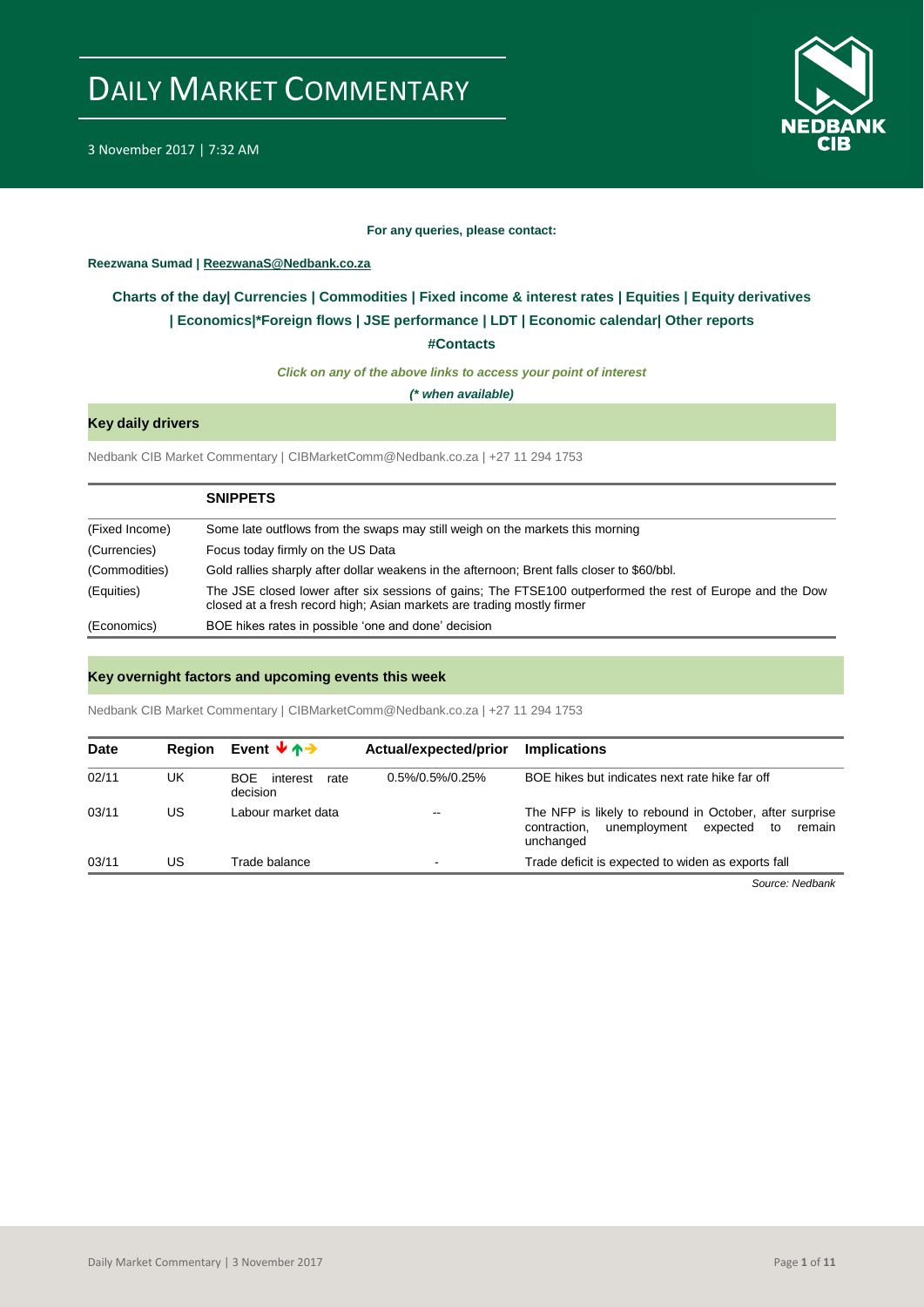

## <span id="page-1-0"></span>**Fixed income and interest rates [back to top](#page-0-0)** back to top

Bond flow sales |+2711 535 4021 | Corporate Money Markets | +2711 535 4007 | Business Bank Money Markets | +2711 535 4006

|                                 |            | Δ              | Δ               | Δ          | <b>Month</b> |
|---------------------------------|------------|----------------|-----------------|------------|--------------|
| <b>Bonds</b>                    | Last price | 1d             | <b>MTD</b>      | <b>YTD</b> | trend        |
|                                 | %          | bps            | bps             | bps        |              |
| R204-1.1 yrs                    | 7.38       | 0.20           | $-1.70$         | $-55.20$   | ⊕            |
| R208-3.4 yrs                    | 8.01       | 0.15           | $-2.65$         | $-26.85$   | ⊕            |
| R186-9.1 yrs                    | 9.05       | 0.30           | $-3.60$         | 14.40      | ⊕            |
| R2048-30.3 yrs                  | 10.05      | 0.25           | $-2.65$         | 42.95      | ⊕            |
| <b>US 10 yr</b>                 | 2.35       | 0.01           | $-3.42$         | $-9.92$    | ⊕            |
| <b>UK 10 yr</b>                 | 1.26       | $-8.30$        | $-7.20$         | 2.10       | ⊕            |
| German 10 yr                    | 0.37       | $-0.10$        | 0.90            | 16.40      | ⇑            |
| Japan 10 yr                     | 0.06       | $-0.60$        | $-1.60$         | 0.90       | ⊕            |
|                                 |            | Δ              | Δ               | Δ          | <b>Month</b> |
| <b>Money Market</b>             | Last price | 1 <sub>d</sub> | <b>MTD</b>      | <b>YTD</b> | trend        |
|                                 | %          | bps            | bps             | bps        |              |
| SA repo rate                    | 6.75       | 0.00           | 0.00            | $-25.00$   | ⇛            |
| SA prime rate                   | 10.25      | 0.00           | 0.00            | $-25.00$   | ➾            |
| SA CPI (MTD = previous month)   | 5.10       |                | 30.00           |            | ✿            |
| SA 3m JIBAR                     | 7.05       | 0.00           | 0.00            | $-30.80$   |              |
| SA 3m NCD                       | 7.05       | 0.00           | 0.00            | $-32.50$   |              |
| SA 6m NCD                       | 7.55       | 0.00           | 0.00            | $-42.50$   |              |
| SA 12m NCD                      | 8.10       | 0.00           | $-5.00$         | $-35.00$   | ⊕            |
| US 3m LIBOR                     | 1.39       | 0.66           | 1.02            | 39.35      | ⇑            |
| UK 3m LIBOR                     | 0.47       | 1.43           | 2.54            | 9.84       | ✿            |
| Japan 3m LIBOR                  | $-0.05$    | $-0.25$        | $-0.29$         | $-0.04$    | ⊕            |
| Source: Bloomberg & Nedbank CIB | Time       |                | 2017/1/03 07:29 |            |              |

| Month |                                  |            | Δ              | Δ               | Δ          | <b>Month</b> |
|-------|----------------------------------|------------|----------------|-----------------|------------|--------------|
| trend | <b>FRAs and Swaps</b>            | Last price | 1 <sub>d</sub> | <b>MTD</b>      | <b>YTD</b> | trend        |
|       |                                  | $\%$       | bps            | bps             | bps        |              |
| ⊕     | 3X6 FRA                          | 7.13       | $-0.50$        | $-2.50$         | $-26.50$   | ⊕            |
| ⊕     | 6X9 FRA                          | 7.51       | 32.00          | 30.00           | 9.00       | 合            |
| ⊕     | 9X12 FRA                         | 7.29       | 0.00           | $-4.00$         | $-16.00$   | ⊕            |
| ⊕     | <b>18X21 FRA</b>                 | 7.50       | 0.50           | $-2.50$         | $-3.50$    | ⊕            |
| ⊕     | SA 2yr Swap                      | 7.30       | $-0.64$        | $-3.14$         | $-16.24$   | ⊕            |
| ⊕     | SA 3yr Swap                      | 7.47       | 0.03           | $-2.47$         | $-9.07$    | ₽            |
| 合     | SA 5yr Sw ap                     | 7.79       | 1.00           | $-1.00$         | $-2.10$    | ⊕            |
| ⊕     | SA 10yr Swap                     | 8.32       | 0.00           | $-3.00$         | $-0.60$    | ⊕            |
| Month | SA 15yr Sw ap                    | 8.59       | 0.00           | $-3.00$         | 10.85      | ⊕            |
| trend |                                  |            | Δ              | $\Delta$        | Δ          | <b>Month</b> |
|       | <b>Spreads</b>                   | Last price | 1 <sub>d</sub> | <b>MTD</b>      | <b>YTD</b> | trend        |
| ➾     |                                  | %          | bps            | bps             | bps        |              |
| ⇛     | 2v10v                            | $-1.02$    | $-0.64$        | $-0.14$         | $-15.64$   | ⊕            |
| 合     | 3v10v                            | $-0.85$    | 0.03           | 0.53            | $-8.47$    | ⇑            |
|       | R186-R204                        | 1.68       | 0.10           | $-1.90$         | 69.60      | ⊕            |
|       | R2048-R186                       | 1.00       | $-0.05$        | 0.95            | 28.55      | 合            |
| ⇛     | 5y-R186                          | $-1.26$    | 0.70           | 2.60            | $-16.50$   | ⇑            |
| ⊕     | 10y-R186                         | $-0.73$    | $-0.30$        | 0.60            | $-15.00$   | 合            |
| ✿     | 15y-R186                         | $-0.46$    | $-0.30$        | 0.60            | $-3.55$    | 合            |
| 合     | SA 5yr CDS spread - basis points | 184.00     | 0.50           | $-0.50$         | $-31.00$   | ⊕            |
| ⊕     | Source: Bloomberg & Nedbank CIB  | Time       |                | 2017/1/03 07:29 |            |              |

NT updated its government bond holdings data for October (September is not available)which shows foreign holdings of SAGBs rising to 49.66%, from 48.22% in August. The data showed a foreign inflow of R23.7 billion between August and October (compared to R5.3 billion reported by the JSE), while the YTD inflow is now R127.5 billion. Foreign holdings of the benchmark R186 increased by almost R11 billion, to 57.4% currently, from 53.6% previously, after declining for the last 3 months. Foreign holdings of the R204, R207 and most of the long end rose in tandem. Holdings of SAGBs by banks and asset managers declined, but this was more than offset by foreign investor purchases.

- Some late outflows from the swaps may still weigh on the markets this morning, despite a mini-recovery back below 14.00 on the ZAR. USTs and DXY had a quiet night.
- Offshore, despite seemingly to be far more bullish on the political environment than locals, continue to sell paper as we head into a myriad of event risk going into YE - NEC next weekend, agencies on the 24th, elective conference in Dec.
- For today though, expect quiet until jobs this PM.



*Source: Bloomberg, Nedbank*

*Source: Bloomberg, Nedbank*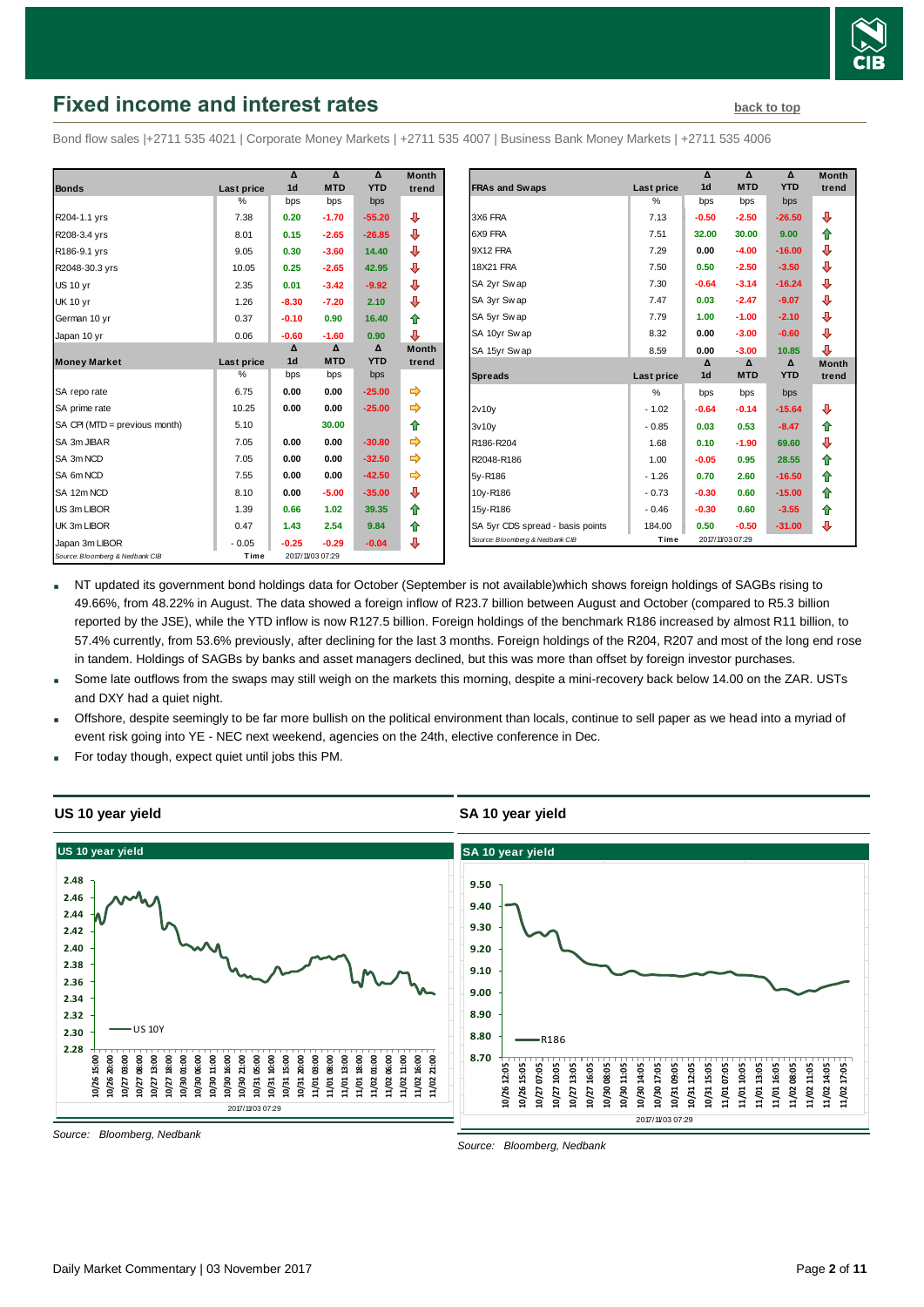

### <span id="page-2-0"></span>**Currencies [back to top](#page-0-0)**

Business Banking FX | +27 11 535 4003 | Corporate FX | +2711 535 4002 | Institutional FX | +2711 535 4005

- The local trading session opened with the rand trading in the mid 13.90's. The levels of real activity in the markets once again subdued, and this saw the local unit hold generally steady. Toward the time of the local close there was a foray above the 14.0000 level, the move extending to a high of 14.0600 in the New York session. This morning the rand is trading at 13.9850, EURZAR at 16.3080 and GBPZAR at 18.2805.
- On the international front the euro traded with a marginally firmer bias for much of the session , although real activity on the day was relatively limited EURUSD trading between 1.1615 and 1.1686 on the day ,m this morning currently trading at 1.1660, among the major currency pairs the real activity occurred in GBPUSD this as the BOE increased interest rates , which initially saw it trade to 1.3300 and then retreat to trade to a low on the day of 1.3085 shortly thereafter , this morning currently trading at 1.3070. Gold holding steady over the past two sessions currently trading at 1277.00.
- Data releases scheduled for today , locally we have the Standard bank PMI, from the U.K services PMI and then this afternoon we have various U.S data releases including NFP, manufacturing payrolls, unemployment, average hourly earnings, participation rate, trade, non-manufacturing ISM , factory orders and durable goods orders.
- The aforementioned U.S data releases inevitably provide the catalyst for significant price action, over the past few sessions the rand price action has been largely driven by headlines but the extent of these moves has thus far been largely limited, emerging markets generally firmer in the wake of the James Powell FED nomination, he has suggested a continuation of the policy of stable policies and maximum employment.

| i ooono maanig rango in mo rana anoaa or mo oto aala 10.00 |                   |                        |                                 |                             |                       |                     |
|------------------------------------------------------------|-------------------|------------------------|---------------------------------|-----------------------------|-----------------------|---------------------|
| <b>Majors</b>                                              | <b>Last price</b> | $\%$ $\Delta$<br>$-1d$ | $\gamma_0 \Delta$<br><b>MTD</b> | $\%$ $\Delta$<br><b>YTD</b> | <b>Month</b><br>trend | <b>USD</b> trend    |
| <b>GBPUSD</b>                                              | 1.31              | 0.13                   | $-1.51$                         | 5.93                        | ⊕                     | USD strength        |
| <b>EURUSD</b>                                              | 1.17              | 0.04                   | 0.12                            | 10.88                       | ⇑                     | USD weakness        |
| <b>USDJPY</b>                                              | 113.99            | $-0.09$                | 0.27                            | $-2.61$                     | ♠                     | USD strength        |
| <b>USDAUD</b>                                              | 1.30              | 0.37                   | $-0.36$                         | $-6.34$                     | ⊕                     | USD weakness        |
| <b>Rand crosses</b>                                        | <b>Last price</b> | $\%$ $\Delta$<br>$-1d$ | $% \Delta$<br><b>MTD</b>        | $\%$ $\Delta$<br><b>YTD</b> | <b>Month</b><br>trend | <b>ZAR</b> trend    |
| <b>USDZAR</b>                                              | 13.98             | 0.01                   | $-1.11$                         | 1.73                        | ⊕                     | ZAR strength        |
| <b>GBPZAR</b>                                              | 18.28             | 0.14                   | $-2.65$                         | 7.31                        | ⊕                     | ZAR strength        |
| <b>EURZAR</b>                                              | 16.31             | 0.06                   | $-0.98$                         | 11.37                       | ⊕                     | ZAR strength        |
| <b>AUDZAR</b>                                              | 10.75             | $-0.35$                | $-0.79$                         | 7.90                        | J                     | ZAR strength        |
| <b>ZARJPY</b>                                              | 8.15              | $-0.07$                | 1.38                            | $-4.61$                     | ⇑                     | ZAR strength        |
| <b>African FX</b>                                          | Last price        | $\%$ $\Delta$<br>$-1d$ | $\%$ $\Delta$<br><b>MTD</b>     | $\%$ $\Delta$<br><b>YTD</b> | <b>Month</b><br>trend | <b>ZAR</b> trend    |
| ZARMWK (Malaw ian kw acha)                                 | 51.93             | 0.11                   | 1.14                            | $-2.02$                     | ⇮                     | ZAR strength        |
| ZARBWP (Botsw ana pula)                                    | 0.75              | $-0.04$                | 0.71                            | $-3.68$                     | ♠                     | ZAR strength        |
| ZARKES (Kenyan shilling)                                   | 7.42              | $-0.01$                | 1.10                            | $-0.54$                     | ⇮                     | ZAR strength        |
| ZARMUR (Mauritian rupee)                                   | 2.45              | 0.13                   | $-0.53$                         | $-6.94$                     | ⊕                     | <b>ZAR</b> weakness |
| ZARNGN (Nigerian naira)                                    | 25.71             | $-0.05$                | 1.00                            | 10.78                       | ⇑                     | ZAR strength        |
| ZARGHS (Ghanian cedi)                                      | 0.32              | 0.06                   | 1.39                            | 1.55                        | ⇮                     | ZAR strength        |
| ZARZMW (Zambian kw acha)                                   | 0.72              | $-0.04$                | 0.87                            | $-1.09$                     | ⇮                     | ZAR strength        |
| ZARMZN (Mozambican metical)                                | 4.34              | $-0.06$                | 1.17                            | $-20.11$                    | ⇑                     | ZAR strength        |
| Source: Bloomberg & Nedbank CIB                            | Time              |                        | 2017/11/03 07:29                |                             |                       |                     |

Possible trading range in the rand ahead of the U.S data 13.8500 to 14.1500

*\*Please note that the sign on the % change reflects the change on the headline number. The narrative indicates the trend direction over the month. For trade in any of these currencies, contact our FX dealing desks*



*Source: Bloomberg, Nedbank*

#### **EUR/USD**



*Source: Bloomberg, Nedbank*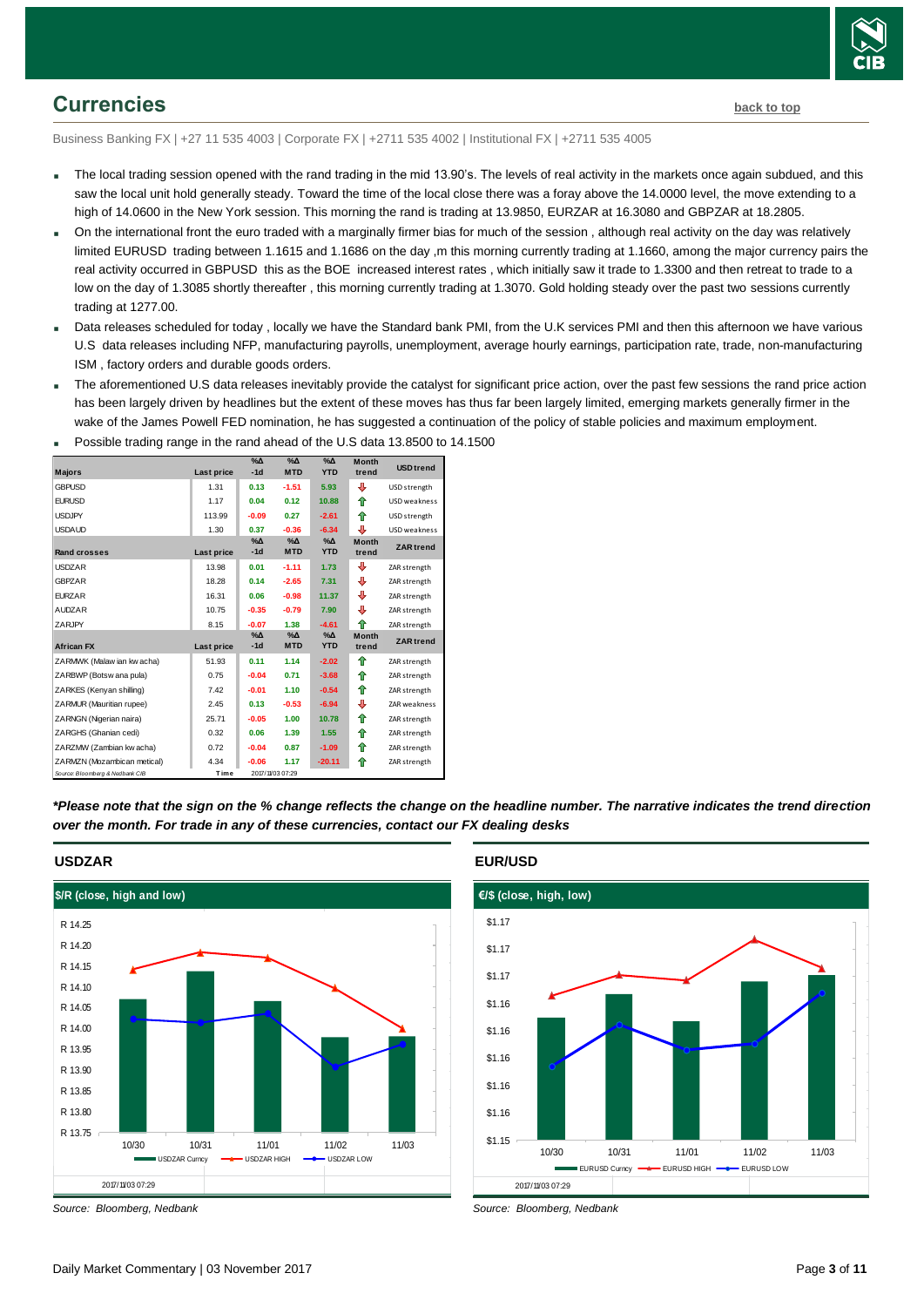# <span id="page-3-0"></span>**Commodities [back to top](#page-0-0)**

Nedbank CIB Market Commentary | CIBMarketComm@Nedbank.co.za | +27 11 294 1753| +27 11 535 4038

- Oil extended gains on signs OPEC will agree to extend supply cuts when ministers meet in Vienna at the end of the month. Futures rose 0.9% heading for a fourth weekly advance.
- Gold climbs for third day to head for weekly advance. Bullion for immediate delivery +0.2% to \$1,278.39/oz; +0.4% for the week. Source: Bloomberg

| <b>Commodities</b>              | Last price | $\%$ $\Delta$<br>$-1d$ | $\%$ $\Delta$<br><b>MTD</b> | $\%$ $\Delta$<br><b>YTD</b> | <b>Month</b><br>trend |
|---------------------------------|------------|------------------------|-----------------------------|-----------------------------|-----------------------|
| Brent near future (\$)          | 60.86      | 0.40                   | $-0.83$                     | 7.11                        | ⊕                     |
| WTI crude (\$)                  | 54.83      | 0.53                   | 0.83                        | 2.07                        | ⇑                     |
| Gold spot (\$)                  | 1 277.72   | 0.04                   | 0.58                        | 11.35                       | ⇑                     |
| Platinum spot (\$)              | 926.47     | 0.18                   | 0.87                        | 2.59                        | ⇑                     |
| SA w hite maize spot (R)        | 2 023.00   | $-0.69$                | 1.15                        | $-42.89$                    | 11                    |
| Source: Bloomberg & Nedbank CIB | Time       |                        | 2017/11/03 07:29            |                             |                       |

**SA white maize**



*Source: Bloomberg, Nedbank*

#### **Brent Crude vs West Texas Intermediate**



*Source: Bloomberg, Nedbank*

#### **Platinum vs Gold**



*Source: Bloomberg, Nedbank*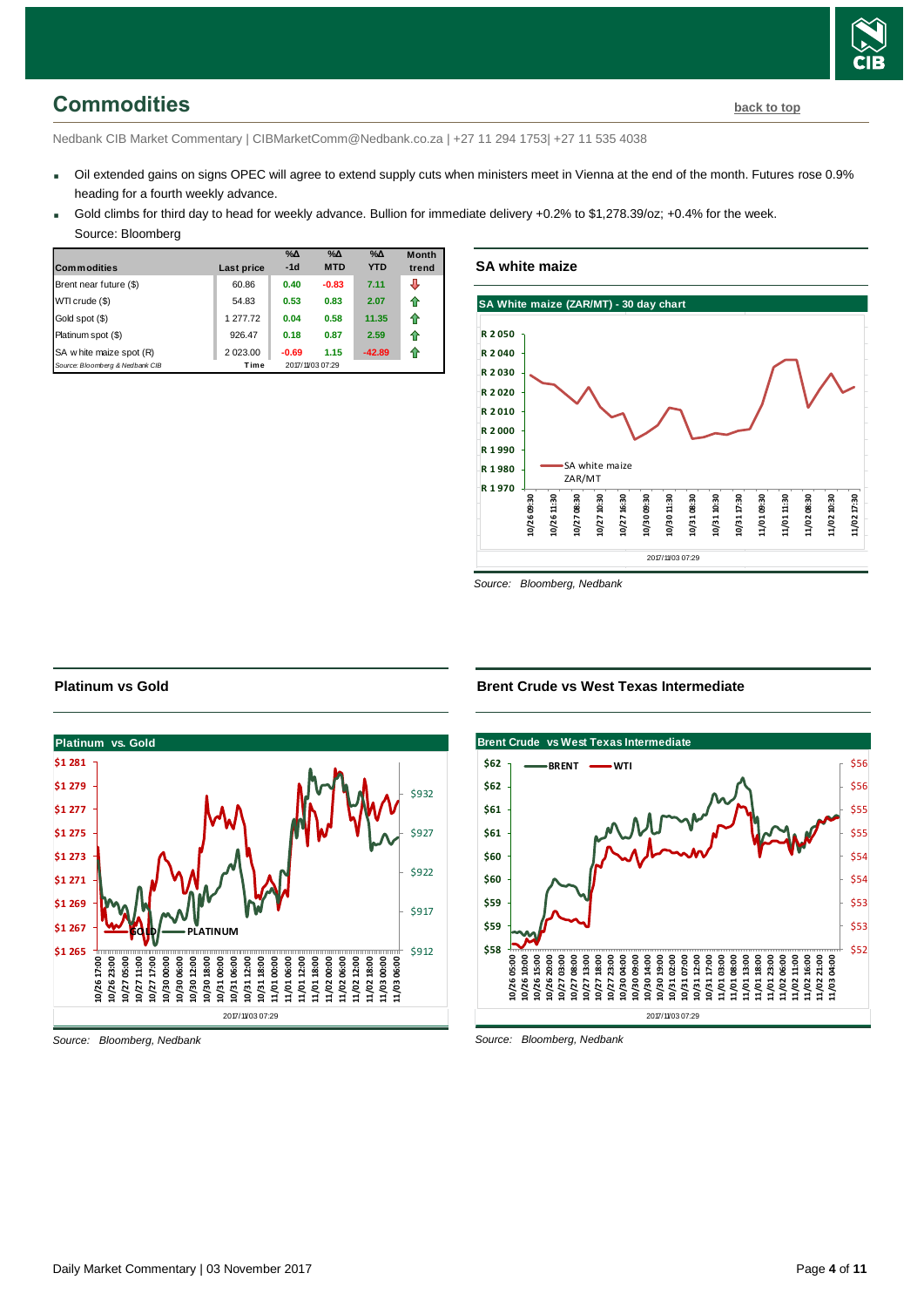### <span id="page-4-0"></span>**Equities [back to top](#page-0-0)**

Cash equities | +2711 535 4030/31

#### **South Africa**

 After six straight sessions of gains, the Top 40 ended the day lower, losing 0.40%, closing at 52845.60. Rand hedges and mining stocks were the laggards, with heavyweight Naspers (-1.25%), one of the biggest draggers on the Top40, while telecom and banking stocks outperformed. In corporate news, Truworths lost 3.02% following a disappointing business update, where they reported a 3% decline in retail sales and are expecting the trading environment to remain challenging. On the upside, The Foschini Group reported a pleasing set of interim results, and turned positive, closing up 2.81%. The value traded at the close was R15.9billion and the ZAR was trading at 13.98 vs the dollar.

#### **UK/Europe**

 European markets ended Thursday's session mostly lower, with the FTSE(+0.90%) outperforming the rest of Europe after the Bank of England raised its key interest rate by 25 basis points for the first time in 10 years. UK stocks closed at a three week high with a weaker pound boosting multinational companies. British American Tobacco rose 1.62% and Unilever was up 0.75%. Randgold Resources slumped 7.2%after pretax profit fell following a 9%decline in production. Elsewhere in Europe, stocks declined, with exporters the worst hit after the Euro moved higher against the dollar. The DAX lost 0.18% and the CAC40 fell 0.07%.

#### **USA**

- US markets ended the day mixed, with the Dow closed at record high. President Trump nominated Jerome Powell to replace Janet Yellen as chairman of the Federal Reserve and the widely expected tax plan by House Republicans was unveiled. The new tax bill will reduce the corporate tax rate from 35% to 20% and will make it easier and less costly for businesses to bring home foreign earnings. It will also lower individual tax rates for low and middle income Americans.
- Tesla Inc fell 6.8% after they reported a bigger than expect loss late Wednesday and Facebook declined 2.05% despite their earnings beating forecasts. The Dow added 0.4% while the S&P (0.02%) and Nasdaq (-0.02%) ended the day barely unchanged

#### **Asia**

 Asian markets are trading mixed this morning, with Apple Inc.'s suppliers trading firmer across Asia after the tech giant forecast higher than expected revenues for the holiday season. Japanese markets are closed for the Culture Day Holiday. Technology and brokerages weighed on the Chinese market in the wake of the Communist Party Congress and a bond market selloff, while stocks in Hong Kong were lead mostly higher by oil stocks. Tencent was up 1.6% at the time of writing. Resources and banking stocks are leading the ASX higher, with the likes of BHP Billiton and Rio Tinto up 1.24% and 0.84% respectively.

| <b>Developed Markets</b>        | Last price    | $\% \Delta$<br>$-1d$ | %Δ<br><b>MTD</b> | %Δ<br><b>YTD</b> | <b>Month</b><br>trend |
|---------------------------------|---------------|----------------------|------------------|------------------|-----------------------|
| Dow Jones                       | 23 516.26     | 0.35                 | 0.59             | 18.99            | ⇮                     |
| Nasdag                          | 6714.94       | $-0.02$              | $-0.19$          | 24.74            | ⊕                     |
| S&P 500                         | 2579.85       | 0.02                 | 0.18             | 15.23            | ♠                     |
| DJ Eurostoxx 50                 | 3688.80       | $-0.23$              | 0.40             | 12.10            | ⇑                     |
| <b>DAX</b>                      | 13 440.93     | $-0.18$              | 1.60             | 17.07            | 合                     |
| CAC                             | 5 510.50      | $-0.07$              | 0.13             | 13.33            | 合                     |
| <b>FTSE</b>                     | 7 555.32      | 0.90                 | 0.83             | 5.77             | ⇮                     |
| ASX200                          | 5959.90       | 0.48                 | 0.86             | 5.19             | ♠                     |
| Nikkei 225                      | 22 539.12     | 0.53                 | 2.40             | 17.92            | ⇑                     |
| <b>MSCI World</b>               | 2 043.24      | 0.10                 | 0.32             | 16.68            | 全                     |
| <b>Emerging Markets</b>         | Last price    | %∆<br>$-1d$          | %Δ<br><b>MTD</b> | %Δ<br><b>YTD</b> | <b>Month</b><br>trend |
| Hang Seng                       | 28 615.93     | 0.34                 | 1.31             | 30.07            | ⇑                     |
| Shanghai                        | 3 3 5 9 . 9 7 | $-0.69$              | $-0.98$          | 8.26             | ⊕                     |
| Brazil Bovespa                  | 73 823.74     | $-0.65$              | $-0.65$          | 22.58            | ⇩                     |
| India - NSE                     | 33 633.43     | 0.18                 | 1.27             | 26.32            | ⇑                     |
| <b>Russia Micex</b>             | 2 073.04      | $-0.47$              | 0.42             | $-7.15$          | ⇑                     |
| <b>MSCI</b> Emerging            | 1 127.31      | $-0.14$              | 0.74             | 30.74            | ♠                     |
|                                 |               | %Δ                   | %Δ               | %Δ               | <b>Month</b>          |
| <b>SA Indices</b>               | Last price    | $-1d$                | <b>MTD</b>       | <b>YTD</b>       | trend                 |
| <b>JSE All Share</b>            | 59 331.20     | $-0.31$              | 0.60             | 17.13            | ♠                     |
| Top 40                          | 52 845.63     | $-0.40$              | 0.52             | 20.37            | ⇑                     |
| Resi 10                         | 38 041.32     | $-0.52$              | 2.13             | 18.47            | 合                     |
| Indi 25                         | 81 608.99     | $-0.58$              | $-0.29$          | 26.95            | ⊕                     |
| Fini 15                         | 15 646.65     | 0.40                 | 1.45             | 3.77             | ⇑                     |
| Source: Bloomberg & Nedbank CIB | Time          |                      | 2017/1/03 07:29  |                  |                       |

#### **Short-term performance of SA equity indices**



<span id="page-4-1"></span>*Source: Bloomberg, Nedbank*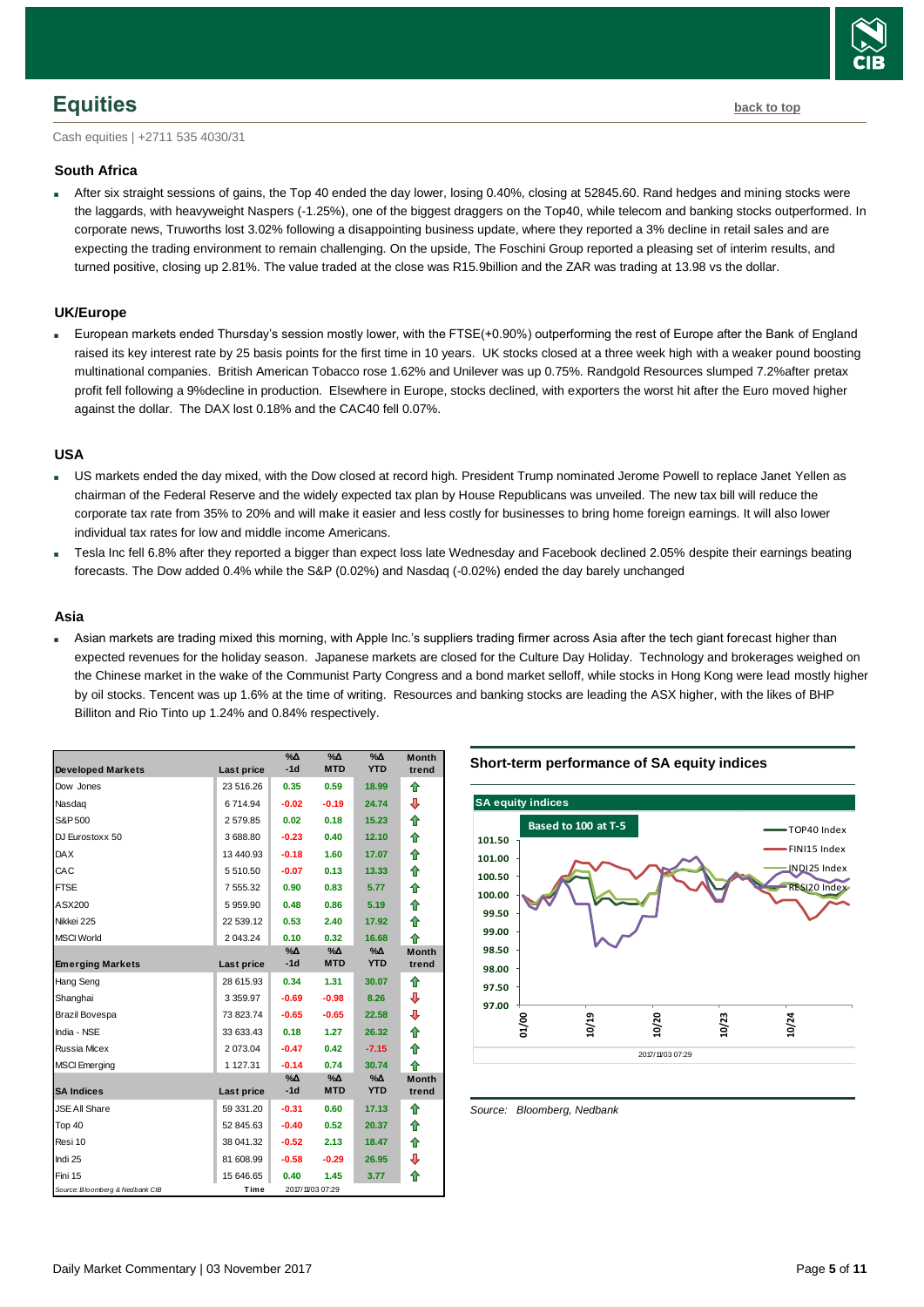# <span id="page-5-0"></span>**Last day to trade back to the contract of the contract of the contract of the contract of the contract of the contract of the contract of the contract of the contract of the contract of the contract of the contract of t**



Susan Correia [| Scorreia@Nedbankcapital.co.za](mailto:Scorreia@Nedbankcapital.co.za) | +27 11 295 8227

| Share code      | Share name                      | Dividend / interest rate                                   |
|-----------------|---------------------------------|------------------------------------------------------------|
| 7 November 2017 |                                 |                                                            |
| <b>ACT</b>      | Afrocentric Investment Corp Ltd | dividend $@$ 14cps                                         |
| <b>DCP</b>      | Dis-Chem Pharmacies Ltd         | dividend $@$ 18.73035cps                                   |
| <b>EXG</b>      | eXtract Group Limited           | Consolidation 200:1                                        |
| <b>ITE</b>      | Italtile Limited                | Rights Issue 22:100 @ 1157cps                              |
| <b>SCL</b>      | Sacoil Holdings Ltd             | Consolidation 10:1 and name change to Efora Energy Limited |
| <b>SEA</b>      | Spear REIT Ltd                  | dividend $@36.95008$ cps                                   |

*Source: JSE*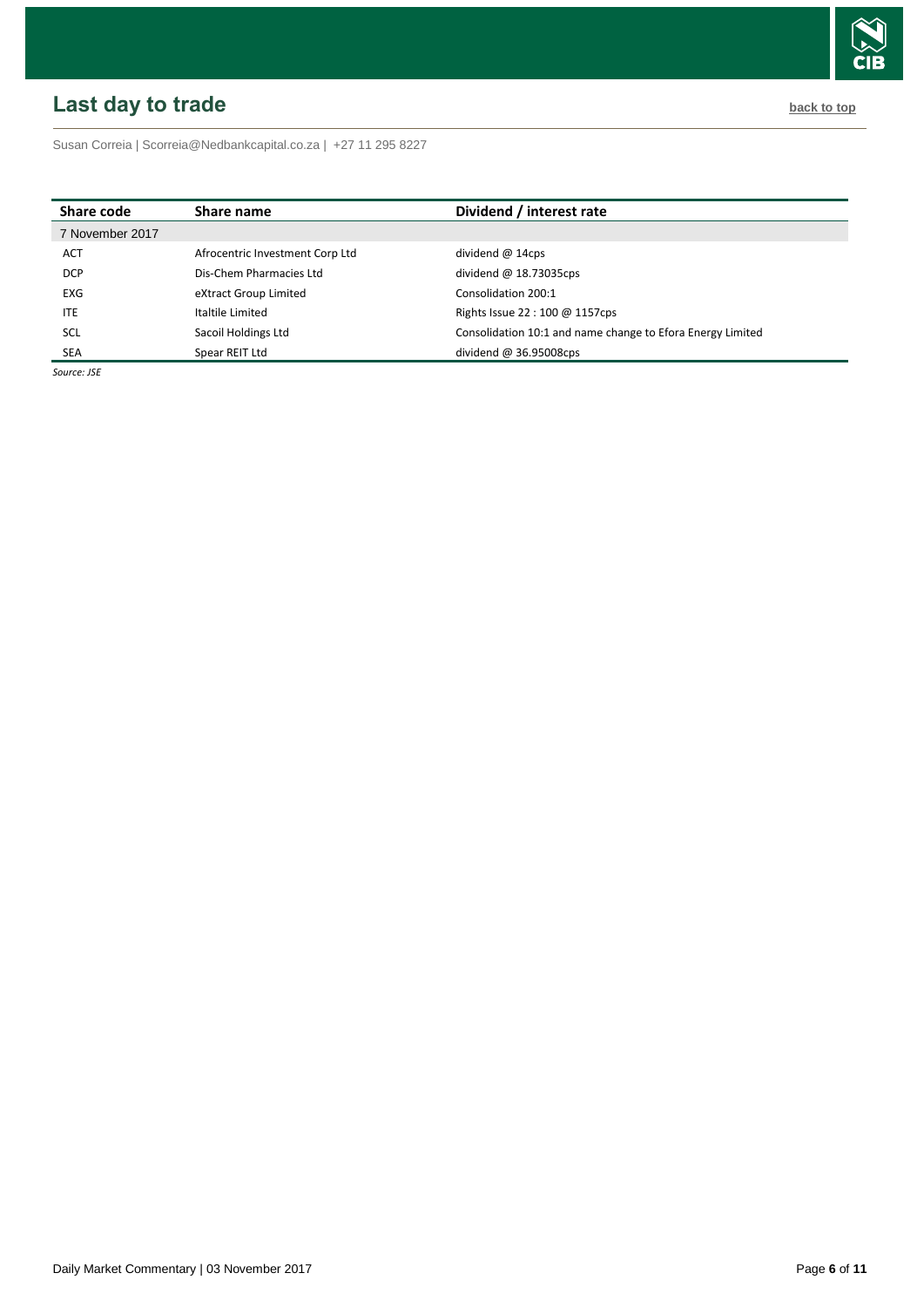# **JSE performance [back to top](#page-0-0) back to top**

Nedbank CIB Market Commentary | CIBMarketComm@Nedbank.co.za | +27 11 294 1753

| <b>Top40 constituents</b>               | Last price    | %Δ<br>-1d         | %Δ<br>MTD        | %Δ<br><b>YTD</b> | Month<br>trend |
|-----------------------------------------|---------------|-------------------|------------------|------------------|----------------|
| AGL: Anglo American Plc                 | 274.78        | $-0.34$           | 3.66             | 40.84            | ⇑              |
| ANG: Anglogold Ashanti Ltd              | 130.22        | $-2.64$           | $-0.08$          | -14.65           | ⊕              |
| APN: Aspen Pharmacare Holdings Lt       | 320.47        | $-0.11$           | 0.32             | 13.01            | ⇑              |
| <b>BGA: Barclays Africa Group Ltd</b>   | 141.70        | 0.43              | 1.11             | $-16.00$         | ⇑              |
| BID: Bid Corp Ltd                       | 308.40        | $-0.74$           | $-0.84$          | 25.80            | ⊕              |
| BIL: Bhp Billiton Plc                   | 263.43        | 0.16              | 3.20             | 20.46            | ⇑              |
| BTI: British American Tobacco Plc       | 906.04        | $-0.85$           | $-0.44$          | 16.37            | ⊕              |
| <b>BVT: Bidvest Group Ltd</b>           | 172.05        | $-0.13$           | 0.32             | $-5.08$          | ⇑              |
| CFR : Financiere Richemont-Dep Rec      | 127.76        | $-1.49$           | $-1.98$          | 40.80            | ⊕              |
| CPI: Capitec Bank Holdings Ltd          | 947.47        | 0.37              | 0.81             | 36.33            | ⇑              |
| DSY: Discovery Ltd                      | 149.36        | $-0.43$           | 1.92             | 30.45            | n              |
| FFA: Fortress Income Fund Ltd-A         | 17.30         | 1.70              | 2.19             | 4.41             | ⇑              |
| FFB: Fortress Income Fund Ltd           | 40.90         | 0.59              | 1.87             | 26.51            | ⇑              |
| <b>FSR: Firstrand Ltd</b>               | 52.50         | 1.65              | 2.44             | $-1.26$          | ⇑              |
| GFI: Gold Fields Ltd                    | 56.54         | $-0.63$           | 0.18             | 29.71            | n              |
| <b>GRT: Grow thpoint Properties Ltd</b> | 24.94         | 0.48              | 1.75             | $-3.67$          | ⇑              |
| INL: Investec Ltd                       | 97.45         | 0.74              | 1.05             | 7.38             | ⇑              |
| INP: Investec Plc                       | 97.80         | 0.49              | 1.35             | 7.77             | ⇑              |
| <b>ITU:</b> Intu Properties Plc         | 40.45         | 0.57              | $-0.07$          | -13.90           | ⊕              |
| LHC: Life Healthcare Group Holdin       | 26.10         | 0.38              | $-0.38$          | -13.95           | ┺              |
| MEI: Mediclinic International Plc       | 110.00        | 0.78              | 0.97             | $-15.38$         | ⇑              |
| MND: Mondi Ltd                          | 337.16        | $-1.81$           | $-0.59$          | 20.42            | ⊕              |
| MNP: Mondi Plc                          | 337.97        | $-2.05$           | $-0.75$          | 21.26            | ┺              |
| MRP: Mr Price Group Ltd                 | 177.01        | $-0.67$           | 1.00             | 10.94            | ⇑              |
| MTN: Mtn Group Ltd                      | 125.10        | 1.65              | 1.90             | $-0.85$          | ⇑              |
| NED: Nedbank Group Ltd                  | 210.92        | 0.92 <sub>1</sub> | 1.71             | -11.43           | ⇑              |
| NPN: Naspers Ltd-N Shs                  | 3 4 3 1 . 4 6 | $-1.25$           | $-0.39$          | 70.49            | ⊕              |
| NRP: Nepi Rockcastle Plc                | 200.00        | $-0.50$           | 1.18             |                  | ✿              |
| NTC: Netcare Ltd                        | 25.07         | 0.89              | 0.72             | -21.26           | 10             |
| OML: Old Mutual Plc                     | 35.88         | $-0.39$           | 0.62             | 4.18             |                |
| RDF: Redefine Properties Ltd            | 11.00         | 0.82              | 3.68             | $-1.70$          | ⇑              |
| REI: Reinet Investments Sa-Dr           | 30.20         | $-1.02$           | 0.00             | 12.69            | ➾              |
| REM: Remgro Ltd                         | 214.55        | 0.70              | 0.26             | -3.81            | ⇑              |
| RMH: Rmb Holdings Ltd                   | 63.49         | 0.92              | 1.58             | $-4.38$          | ⇑              |
| SAP: Sappi Limited                      | 93.50         | -1.41             | $-1.27$          | 3.95             | ⊕              |
| SBK: Standard Bank Group Ltd            | 166.23        | 1.05              | 1.36             | 9.54             | ⇑              |
| SHP: Shoprite Holdings Ltd              | 205.50        | 2.38              | 1.55             | 19.85            | T              |
| SLM: Sanlam Ltd                         | 71.42         | -0.97             | 1.02             | 13.55            | ⇑              |
| SNH: Steinhoff International H Nv       | 60.50         | 0.58              | $-1.48$          | -15.12           | ⇩              |
| SOL: Sasol Ltd                          | 418.00        | $-0.95$           | 1.05             | 4.79             | ⇑              |
| TBS: Tiger Brands Ltd                   | 390.00        | 1.08              | 1.04             | -1.97            |                |
| VOD: Vodacom Group Ltd                  | 155.00        | 0.51              | 0.91             | 1.71             |                |
| WHL: Woolw orths Holdings Ltd           | 56.80         | -0.35             | 0.80             | $-20.02$         |                |
| Source: Bloomberg & Nedbank CIB         | Time          |                   | 2017/11/03 07:29 |                  |                |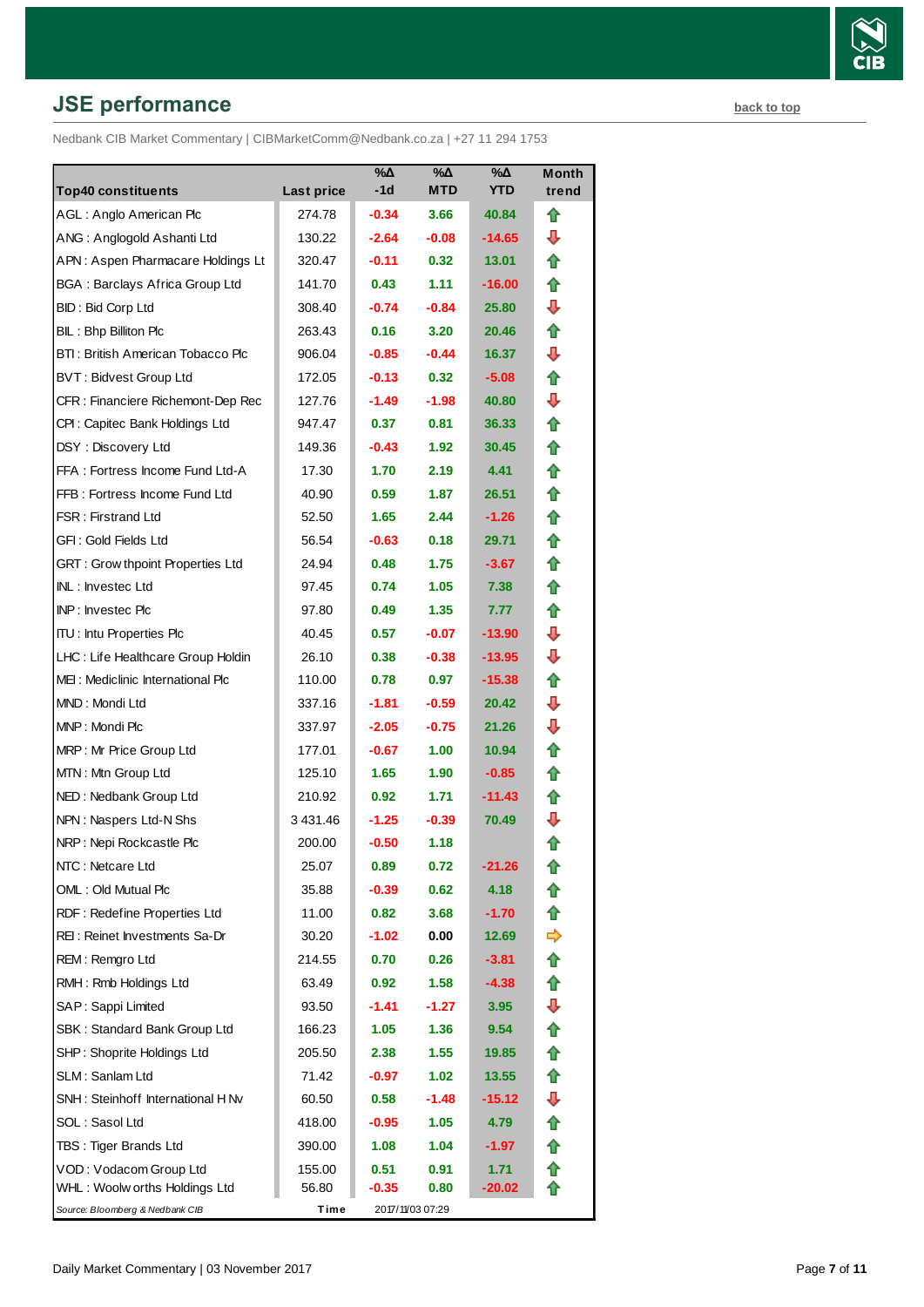

<span id="page-7-0"></span>Nedbank CIB Market Commentary | CIBMarketComm@Nedbank.co.za | +27 11 294 1753

#### **UK**

- The BOE raised interest rates by 25 bps to 0.5%, in line with consensus, but left the asset purchase programme at £435 billion.
- The Inflation report reflected a balanced view, with the inflation forecast higher by 4Q18, and the GDP growth projection also marginally higher in 2018, but projections for both inflation and growth for 2017 have been lowered by 20 bps, to 2.8% and 1.3% respectively by year-end.
- Governor Carney said that the UK is going through extraordinary times (referring to the Brexit) and stressed that the next increases in the bank rate is a long way off. As a result, the market is now pricing in another rate hike by the end of 2018, and another in 2019, but even before then the economy may change enough to warrant no changes in the rate for an extended period of time.
- Growth remains below potential, while inflation is expected to maintain the breach of the inflation target for more than 3 years. Nonetheless, employment gains were seen, but wage growth still remains subdued.

**Synopsis: The sterling weakened sharply as the market became increasingly disappointed with the dovish tone by Carney. While the BOE sounded extremely hawkish at its previous meeting, the tone was very sombre yesterday as the BOE tries to calibrate monetary policy finely enough so as not to disrupt the economic recovery. We are likely to see monetary policy now remain unchanged for an extended period until inflation falls.** 



*Source: Bloomberg, Nedbank*

#### **Forward interest rate trajectory higher across most major economies**



International forward interest rates<sup>(a)</sup>



Sources: Bank of England, Bloomberg, ECB and Federal Reserve.

(a) The November 2017 and August 2017 curves are estimated using instantaneous forward overnight index swap rates in the fifteen working days to 25 October and 26 july respectively

(b) Upper bound of the target range.

*Source: BOE Inflation report, November 2017*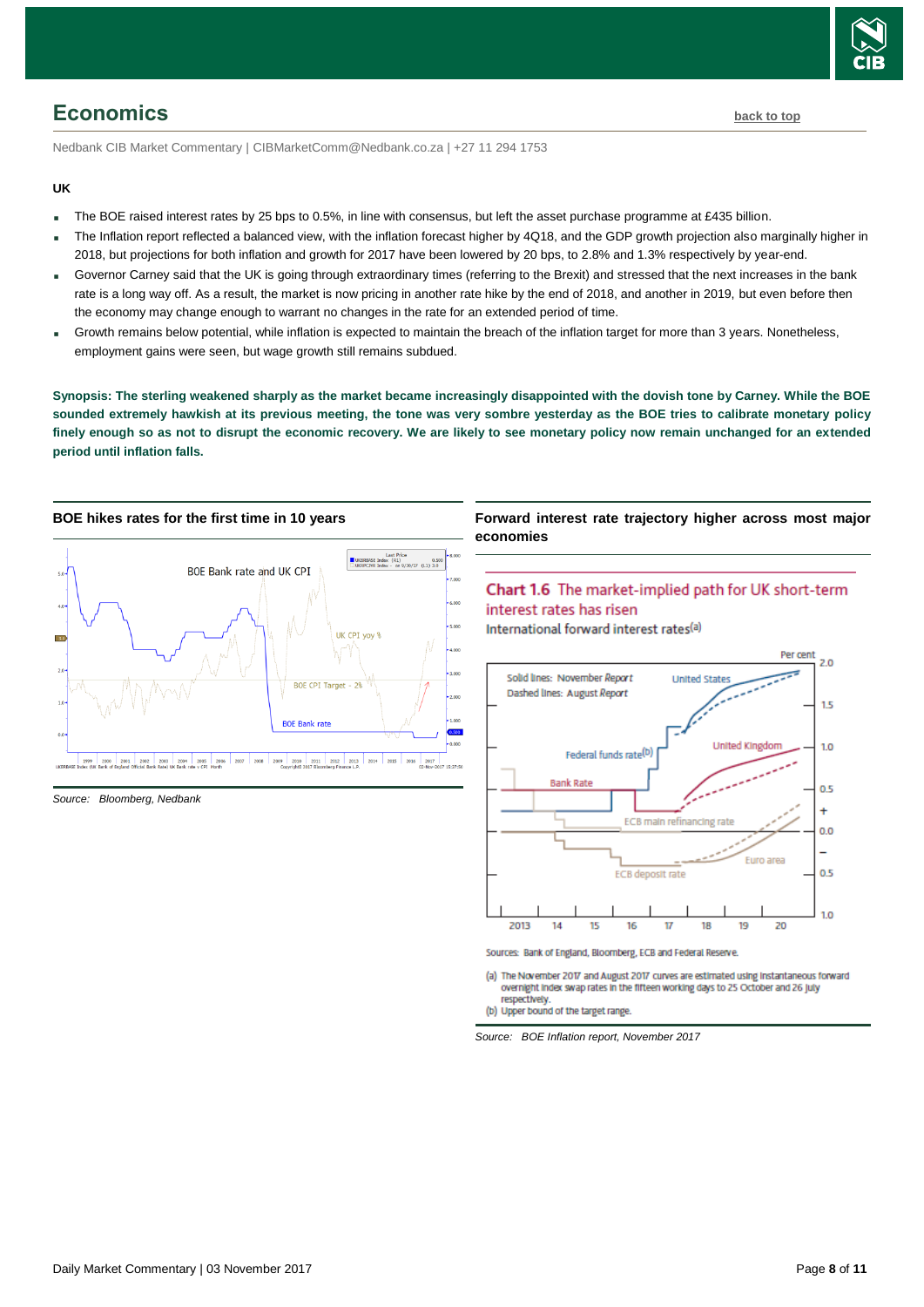

### <span id="page-8-0"></span>**Economic calendar [back to top](#page-0-0)**

Nedbank CIB Market Commentary | CIBMarketComm@Nedbank.co.za | +27 11 294 1753

|             | <b>Country Event</b> |                                      | Period           | Survey             | Actual                   | Prior              | <b>Revised</b> |
|-------------|----------------------|--------------------------------------|------------------|--------------------|--------------------------|--------------------|----------------|
| 02-November |                      |                                      |                  |                    |                          |                    |                |
| 10:55 AM    | <b>GE</b>            | Markit/BME Germany Manufacturing PMI | OCT F            | 60.5               | 60.6                     | 60.6               |                |
| 11:00 AM    | EC                   | Markit Eurozone Manufacturing PMI    | OCT F            | 58.6               | 58.5                     | 58.5               |                |
| 02:00 PM    | UK                   | Bank of England Bank Rate            | NOV <sub>2</sub> | 0.50%              | 0.50%                    | 0.25%              |                |
| 02:00 PM    | UK                   | <b>BOE Asset Purchase Target</b>     | <b>NOV</b>       | GBP 435b           | GBP 435b                 | <b>GBP 435b</b>    |                |
| 02:00 PM    | UK                   | <b>BOE Corporate Bond Target</b>     | <b>NOV</b>       | GBP <sub>10b</sub> | GBP <sub>10b</sub>       | GBP <sub>10b</sub> |                |
| 02:30 PM    | <b>US</b>            | <b>Initial Jobless Claims</b>        |                  | 235k               | 229k                     | 233k               |                |
| 02:30 PM    | US                   | <b>Continuing Claims</b>             |                  | 1894k              | 1884k                    | 1893k              |                |
| 03-November |                      |                                      |                  |                    |                          |                    |                |
| 03:45 AM    | <b>CH</b>            | Caixin China PMI Services            | OCT              |                    | 51.2                     | 50.6               |                |
| 11:30 AM    | UK                   | Markit/CIPS UK Services PMI          | <b>OCT</b>       | 53.3               |                          | 53.6               |                |
| 02:30 PM    | US                   | Average Hourly Earnings YoY          | OCT              | 2.7%               | $\blacksquare$           | 2.9%               |                |
| 02:30 PM    | US                   | Change in Nonfarm Payrolls           | OCT              | 313k               | $\overline{\phantom{a}}$ | $-33k$             |                |
| 02:30 PM    | <b>US</b>            | Labor Force Participation Rate       | OCT              | 63.1%              |                          | 63.1%              |                |
| 02:30 PM    | <b>US</b>            | Unemployment Rate                    | <b>OCT</b>       | 4.2%               |                          | 4.2%               |                |
| 02:30 PM    | <b>US</b>            | <b>Trade Balance</b>                 | <b>SEP</b>       | <b>USD-43.2b</b>   |                          | <b>USD-42.4b</b>   |                |
| 03:45 PM    | <b>US</b>            | Markit US Services PMI               | OCT F            | 55.9               |                          | 55.9               |                |
| 04:00 PM    | US                   | Cap Goods Orders Nondef Ex Air       | SEP <sub>F</sub> |                    |                          | 1.3%               |                |
| 04:00 PM    | <b>US</b>            | Durables Ex Transportation           | SEP F            | 0.00%              |                          | 0.70%              |                |
| 04:00 PM    | <b>US</b>            | Durable Goods Orders                 | SEP <sub>F</sub> | 2.0%               | $\blacksquare$           | 2.2%               |                |
| 04:00 PM    | <b>US</b>            | <b>Factory Orders</b>                | SEP              | 1.2%               |                          | 1.2%               |                |
| 04:00 PM    | <b>US</b>            | Factory Orders Ex Trans              | <b>SEP</b>       |                    |                          | 0.4%               |                |
| 06-November |                      |                                      |                  |                    |                          |                    |                |
| 12:00 AM    | CH                   | <b>BoP Current Account Balance</b>   | 3Q P             | $\blacksquare$     | $\blacksquare$           | <b>USD 50.9b</b>   |                |
| 09:00 AM    | <b>GE</b>            | Factory Orders WDA YoY               | <b>SEP</b>       | 6.8%               |                          | 7.8%               |                |
| 10:55 AM    | <b>GE</b>            | Markit Germany Services PMI          | OCT F            | 55.2               |                          | 55.2               |                |
| 11:00 AM    | EC                   | Markit Eurozone Services PMI         | OCT F            | 54.9               | ä,                       | 54.9               |                |
| 11:30 AM    | EC                   | Sentix Investor Confidence           | <b>NOV</b>       | 31.0               |                          | 29.7               |                |
| 12:00 PM    | EC                   | PPI YoY                              | SEP              | 2.8%               | $\overline{a}$           | 2.5%               |                |
|             |                      |                                      |                  |                    |                          |                    |                |

**Source: Bloomberg 2017/11/03 07:29**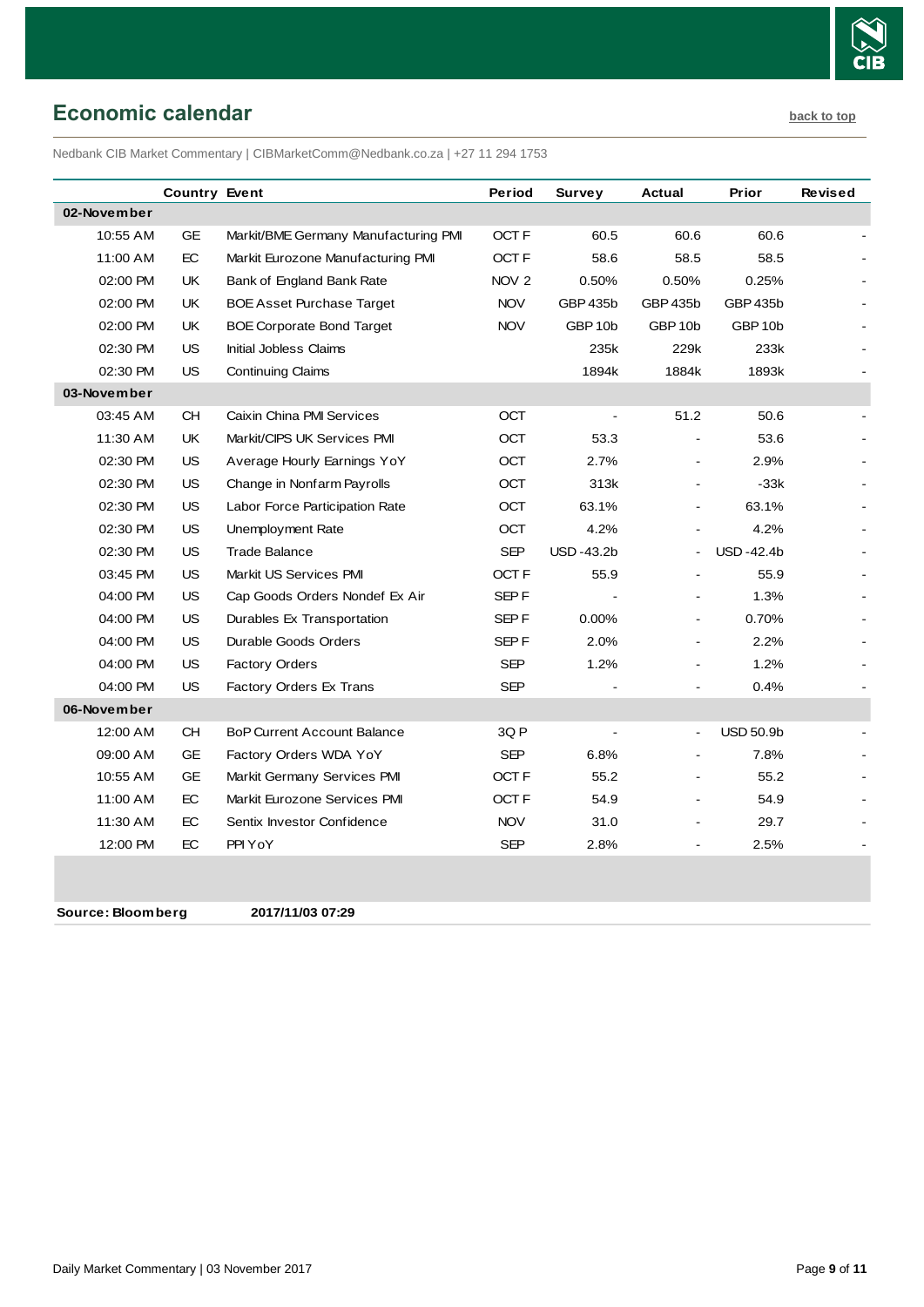

### <span id="page-9-0"></span>**Contacts**

**Treasury: Economic Analyst Reezwana Sumad** (011) 294 1753

**ALM Portfolio Management** (011) 535 4042

**Equities Sales and Distribution** (011) 535 4030/31

**Forex Institutional Sales Desk** (011) 535 4005

**Interest Rate Swaps & FRA's Trading** (011) 535 4004

**Money Market Institutional Sales Desk** (011) 535 4008

**Bond Trading** (011) 535 4021

**Forex Business Banking Sales Desk** (011) 535 4003

**Forex Retail Sales Desk** (011) 535 4020

**Money Market Business Banking Sales Desk** (011) 535 4006

**Non Soft & Soft Commodities Trading** (011) 535 4038

**Credit Derivatives**  (011) 535 4047

**Forex Corporate Sales Desk** JHB (011) 535 4002; DBN (031) 327 3000; CTN (021) 413 9300

**Inflation Trading** (011) 535 4026

**Money Market Corporate Sales Desk** JHB (011) 535 4007; DBN (031) 327 3000; CTN (021) 413 9300

**Preference shares desk** (011) 535 4072